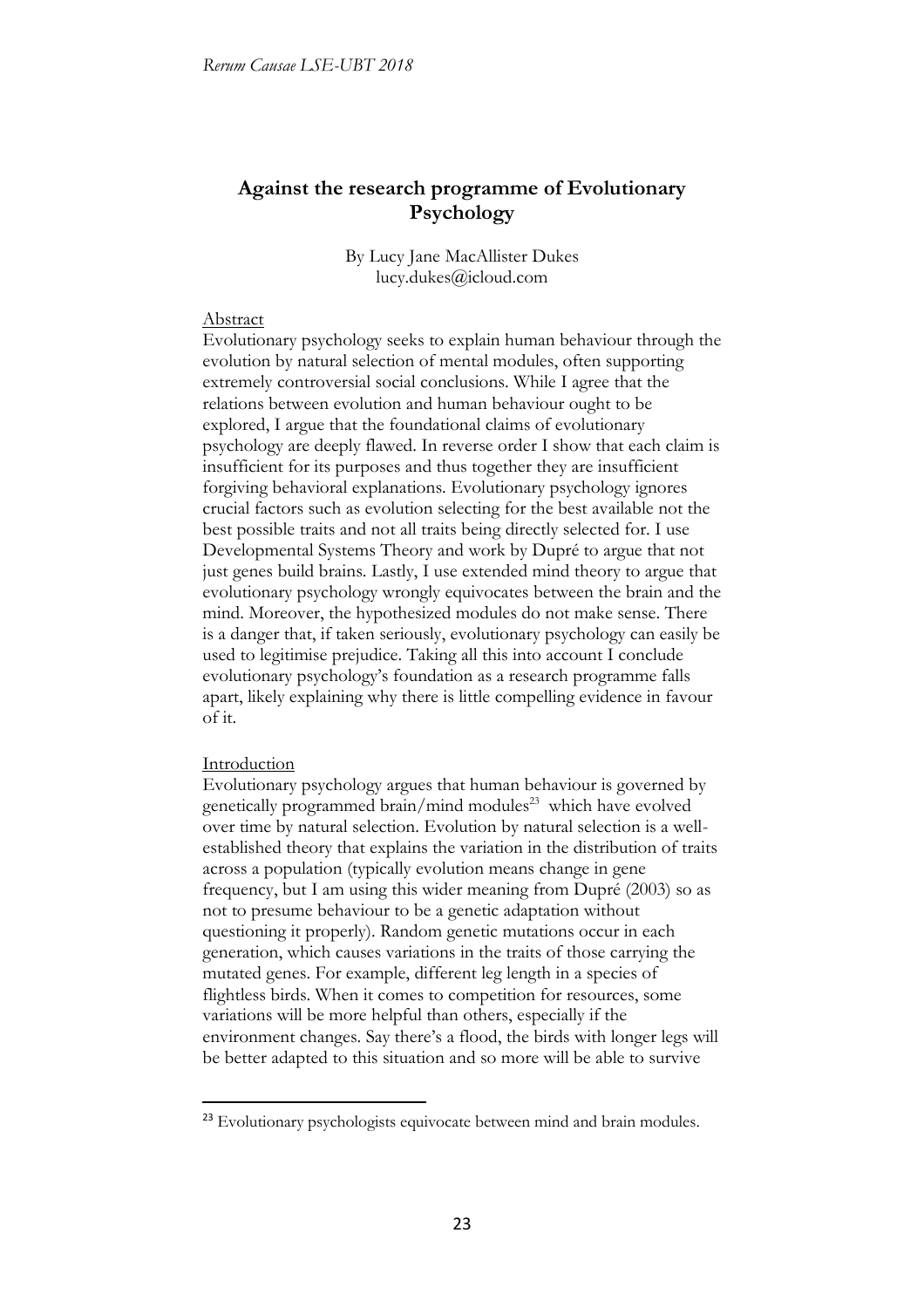and reproduce than those with short legs. This ability to pass on your genetic material is called fitness. So, variations more suited or adapted to an environment increase fitness, meaning the genetic mutation will be more prevalent in the next generation and we can say evolution has 'selected for' this adaption.

Traits are normally thought of as physical attributes like skull shape, but evolutionary psychology requires us to postulate that these hypothesised modules are evolved traits. Because evolution takes a long time, the modules are adapted to problems faced by the first homosapiens during the Pleistocene Epoch, between 2 million and 10,000 years ago. For example, a facial recognition module would have allowed your ancestors to know their kin by sight. Daly and Wilson (1999) propose a module for child-specific parental love, which results in stepchildren being more at risk of maltreatment a.k.a. "The Cinderella Effect". The argument goes that looking after children which are not biologically yours uses up valuable resources on someone who cannot pass on your genetic material. This means it is a waste of energy in evolutionary terms. On the other hand, caring for only your biological children is a more effective way to ensure your genetic material continues in the next generation. So, the trait of caring for only your biological children will become more prevalent than caring for nonbiological children, as evolution continues. The more prevalent a gene is the more likely it is to physically manifest and affect a person carrying it. Thus, those with the gene (which is by now a majority of the population) will have a module for child-specific parental love (Daly & Wilson 1999). In order to come by this hypothesis, evolutionary psychology requires a sufficient explanatory link between evolution, genes, brains and behaviour to "reverse engineer" (Buller 2005:92) its claims. But the story it tells is far too narrow to do the explaining work it claims to do. This can be seen by looking at the foundations of evolutionary psychology, which are three-fold (Dupré, 2003; Tooby & Cosmides, 1992):

- 1. To understand human behaviour, it is not just necessary but sufficient to understand the modular structure of the human brain.
- 2. To understand the structure of the human brain and these modules it is not just necessary but sufficient to understand the genetic programming which created it.
- 3. To understand the genetic program, it is sufficient to understand the evolution by natural selection that caused the genetic mechanism to develop as it did.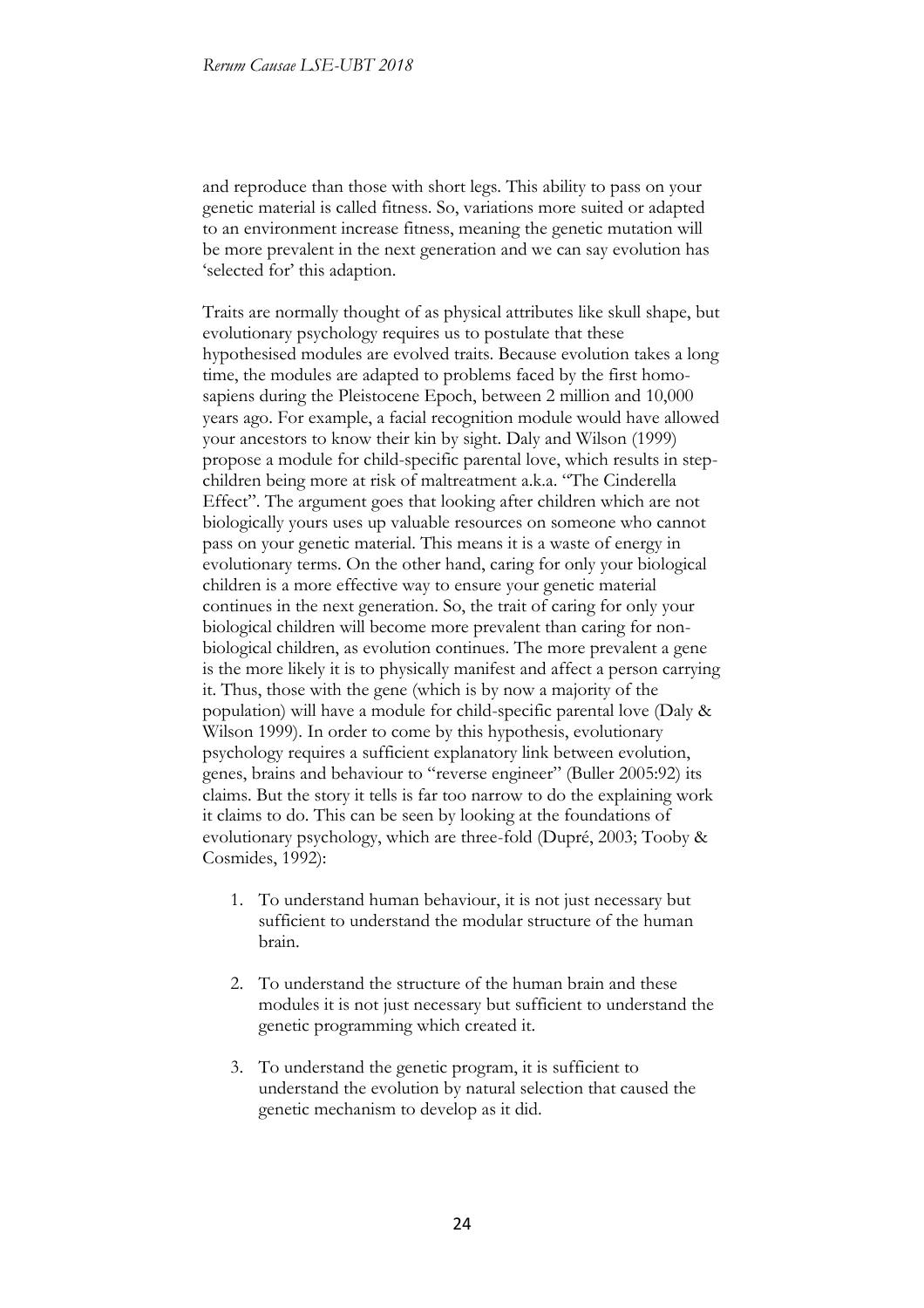However, the sufficiency part of these claims does not hold. Rather than disputing specific hypotheses, I will go through the foundational claims in reverse order and show that they are too limited to do the explaining work hoped.

If the base set of premises is flawed, then there can be no assurances that inferences from them are sound. All research programmes will have theories that are subject to change depending on evidence, however they must also have a core of solid theories which are not malleable (Lakatos, 1980). This is what characterises a particular research programme as itself (rather than just a study of everything), with specific principles and methodological commitments. Also, a programme needs a durable core to have enough grounding to allow it to move forward in the right direction<sup>24</sup> with research. This is why I am focussing on the foundations to argue against evolutionary psychology as a research programme.

(3) To understand the genetic program, it is sufficient to understand the evolution by natural selection that caused the genetic mechanism to develop as it did.

Evolutionary psychology hypothesises behavioural traits and argues that they evolved in response to evolutionary challenges faced by our ancestors e.g. a cheater-detection module to help us live in communities. However, the required link between evolution and genes overstates the role of adaption. Evolutionary psychology theorizes that each genetic change is an adaption to an evolutionary challenge but there are many possible adaptions that can arise from an evolutionary challenge. There are numerous, multifaceted interactions that are part of evolution by natural selection, it is after all premised by random genetic mutations. Evolutionary psychology seems to overlook this.

Following on from this, it is not simply the case that useful adaptions evolve. There are complex constraints on what adaptions can occur. For example, it would arguably be a useful adaption to life in the Pleistocene epoch for homo-sapien skulls to be made from Adamantium<sup>25</sup> but this simply isn't an available option. Human bodies cannot make Adamantium from protein chains (not least because it's a fictional material), so in actuality our brain is kept in our heads by a thin layer of bone. Even if we keep the hypothesised adaptions more feasible, this does not necessitate their selection by evolution. So, it is

<sup>24</sup> By right direction I mean one that will lead to successful and hopefully illuminating predictions, in line with however reality is.

<sup>&</sup>lt;sup>25</sup> The indestructible alloy Wolverine's skeleton is made out of.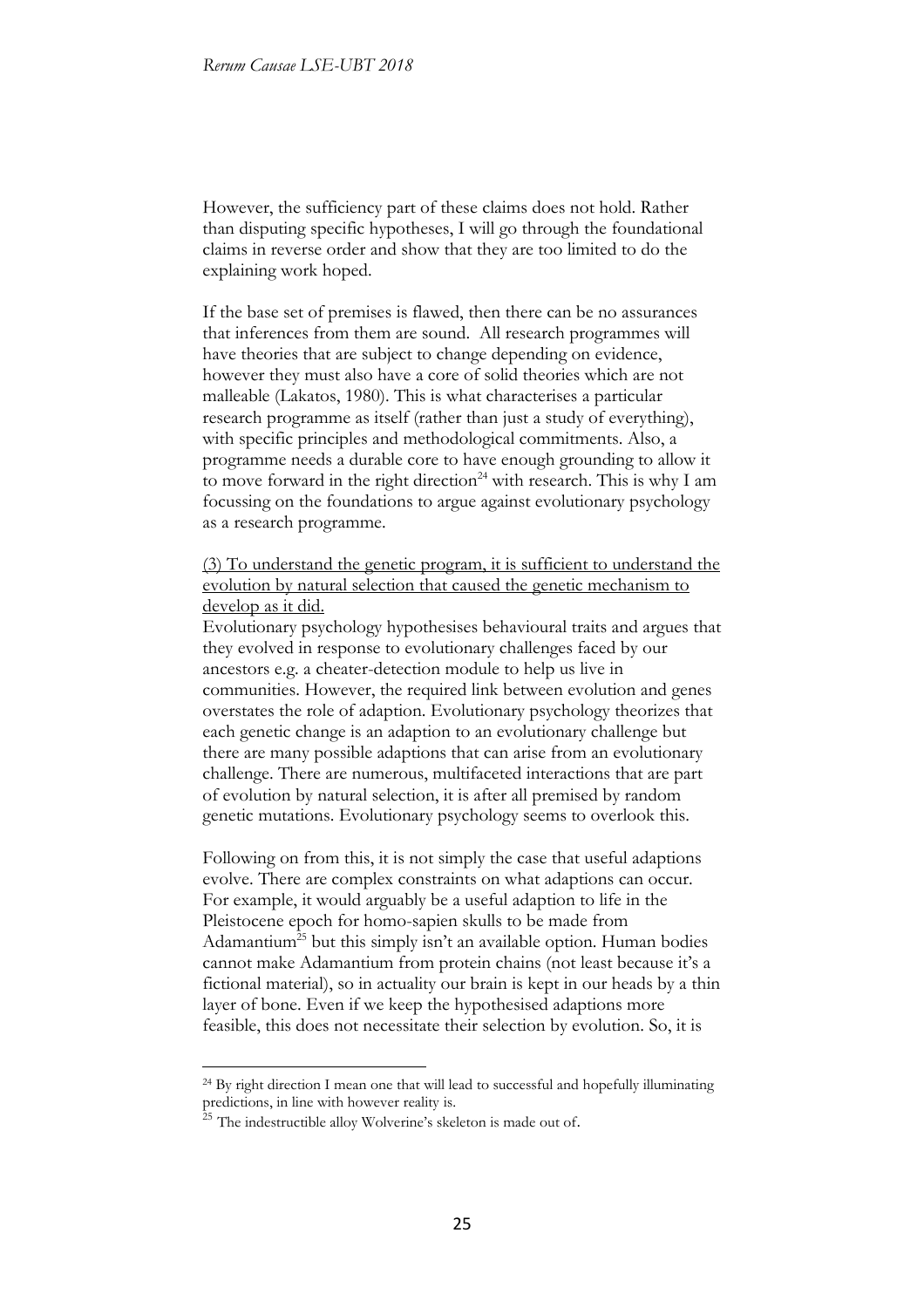not clear that an adaption hypothesised by evolutionary psychologists would have evolved.

Furthermore, not all traits are selected for. Some occur as side-effects of the core structure, like the spandrels on the San Marco cathedral (Gould and Lewontin 1979). These were not planned for but exist as a result of the arches, however they turned out to be very useful and of great artistic merit. We simply do not know enough about the detailed constraints and influences of the Pleistocene era to accurately pinpoint which traits were selected for and which were not. We know even less when we work under the false assumption of optimisation.

If a useful trait does not necessitate an adaptation and adaptations are not necessarily selected for, the role of idealised atavism<sup>26</sup> in evolutionary psychology is completely exaggerated. By focussing on only selected adapted traits this conditional is far too narrow to cover what it claims to. Moreover, as Buller (2005) points out, evolution is an ongoing process. Current homo-sapiens are not the finished product, they are one step along the way. Therefore, it is not clear what reverseengineering from hypothesised adaptions could accurately tell us anyway. Evolutionary psychology's view of evolution is limited and so, it is insufficient for explaining genetic programmes in the hopes of creating behavioural explanations.

(2) To understand the structure of the human brain you must understand the genetic program creating it.

The idea that genes build brains seems obvious however it is not the case that only genes have such influence. There are numerous resources necessary for successful development, from water to extranuclear chemicals, as Developmental Systems Theory argues (Oyama, 2000). While genetic traits cross generations and a love of Britney Spears may not, the environment still plays a powerful role in brain development. In fact, social structures consistently reproduce, to affect similar forms of development in following generations (Dupré, 2003). Genes *are* part of the toolkit that works to form a brain. However, the more sophisticated a brain becomes, e.g. being able to learn by parental imitation, the more social structures can inform brain development (Dupré 2003:13). Cognitive Behavioural Therapy is an example of this. It alters patterns in brain mechanisms to change behaviour (Paquette et al. 2003).

<sup>&</sup>lt;sup>26</sup> Reversion to an ancestral trait.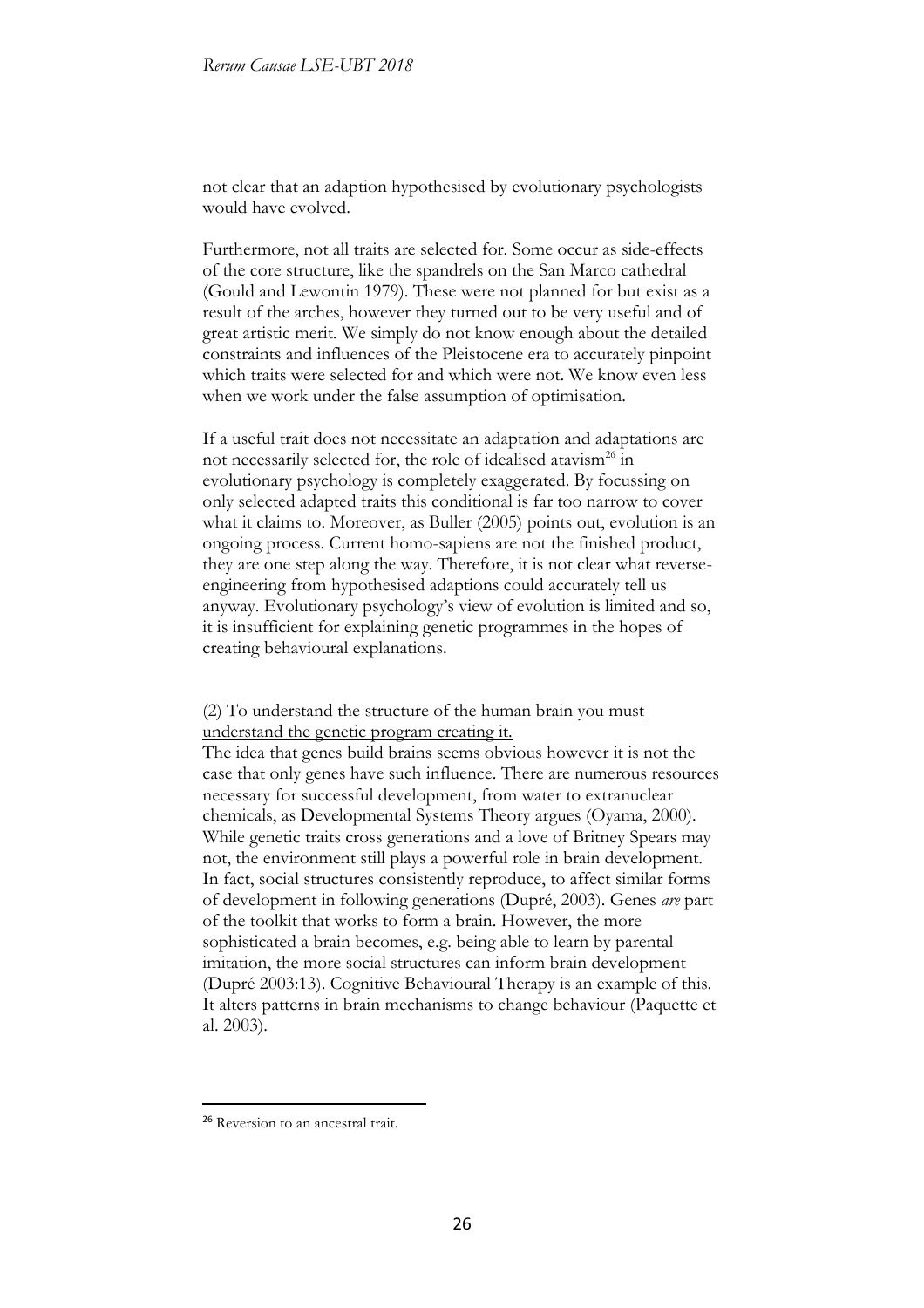Furthermore, while genes code for protein chains, there is no such link to more complex observable features (Godfrey-Smith, 2000). So, just because genes tell your body how to make your brown hair, it doesn't mean they tell your body how to construct sophisticated brain modules for your actions and behaviour. This is not endorsing the 'Standard Social Sciences Model' (Tooby, 1992) where a brain is a blank slate bending into whatever shape the environment causes. Instead I am arguing with Dupré that the brain is a product of a 'variety of more or less reliable resources including those that are reliably reproduced by human culture' (2003).

Thus, genes are not sufficient for understanding brain structure. The above criticism suggests brains can develop at the speed of cultural evolution not purely genetic change. So, it is not clear what a Pleistocene insight could reliably reveal about human behaviour today. Of course, there is some explanatory connection between genes and brains. But it is more limited than evolutionary psychology treats it. Genes are only part of the picture and perhaps they are not the most important part when it comes to finding behavioural explanations.

(1) To understand human behaviour, it is sufficient to understand the structure of the brain, which is composed of many modules. Evolutionary psychologists claim the brain is made from numerous modules, each adapted to deal with a different behavioural situation. These modules interact with each other and are stimulated by our current environment, which differs vastly from the Pleistocene era they are adapted to. However, the nature of these modules is unclear. The core idea seems to be that behaviour reduces to brain structure however this has been criticised for equivocating the mind and the brain. In fact, evolutionary psychologists use the terms 'mind module' and 'brain module' interchangeably (Dupré, 2003).

The extended theory of mind, however, completely contradicts this equivocation. It argues that while the brain remains inside your body, the mind can stretch beyond the 'boundaries of skin and skull' into the external environment (Clark & Chalmers, 1998:7). Clark and Chalmers give a specific version of this theory called Active Externalism. Active Externalism is the view that, subject to specific conditions (1998: 11), elements of the external environment can be a part of not only cognitive processing (e.g. a child using an abacus to count) but more complex mental states such as beliefs and memories. For example, take Otto, an elderly man with Alzheimer's who uses a notebook to hold his beliefs, looking them up to remember them. This notebook is a constant part of his remembering, easily and directly available, full of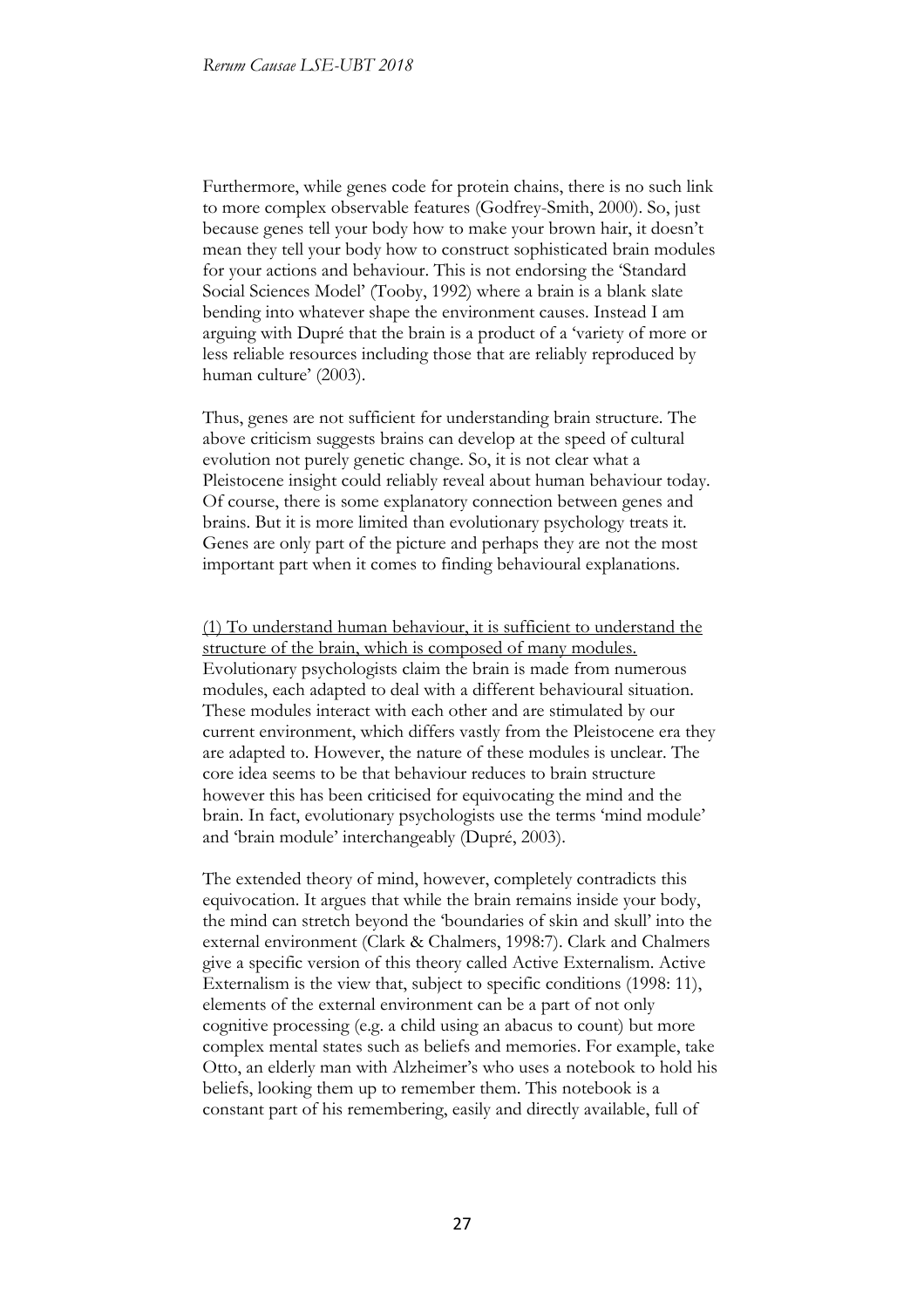beliefs that were consciously endorsed by him when he wrote them down and that are re-endorsed automatically upon retrieval (1998: 11). In this way, this notebook is an active, external part of Otto's mind.

If active externalism is true, then the mind and brain cannot be one and the same. Rather, the brain is a part of the mind, but the mind can extend beyond. So, evolutionary psychology is wrong to reduce all behaviour to brain structure as it is ignoring the role of external elements in the extended mind. This may not be a convincing argument to some, externalism is definitely controversial, but I wanted to question the equivocation of the mind and the brain. On the other hand, some might say that we have already equivocated the mind with the brain by using Developmental Systems Theory to argue that the external environment plays an active role in developing brain structure. It might be that the external elements that go into forming a brain also happen to form a mind. One could argue that externalism is merely a continuation of DST and brain structure is actually fundamental. However, I think active externalism and DST are two different things which do not need to be mutually exclusive. While I'm not sure exactly how active externalism and DST relate, it seems clear to me that amniotic fluid might facilitate brain development and in a very different way an abacus might be an external part of your mind. So, the mind cannot necessarily be reduced down to the brain.

The advocate of evolutionary psychology could respond to this in two ways. Firstly, by denying active externalism and maintaining that our behaviour is the result of brain (equivalent with the mind) modules. Secondly, one could incorporate active externalism into evolutionary psychology. If this was the case, then active externalism would be some kind of behaviour, which was the result of evolution. So, there must be a module for this behaviour<sup>27</sup>. Both of these responses get to the core contention of this foundational claim which is the proposition that the mind/brain consists entirely of these behavioural modules.

Regardless of whether the mind and brain can be equivocated, the claim that the mind/brain is made entirely of these hypothesised modules is very problematic. First of all, there is little in neuroscience that lends itself to these behavioural modules. In fact, most behaviours require many different brain functions, so activity is spread throughout different parts of the brain (Woodward & Cowie, 2004). Secondly, and more significantly for this argument, the concept of a module is poorly defined. It is not clear what exactly these modules are, let alone how they would work. Hypothetically, these modules are the direct result of

<sup>&</sup>lt;sup>27</sup> By evolutionary psychology.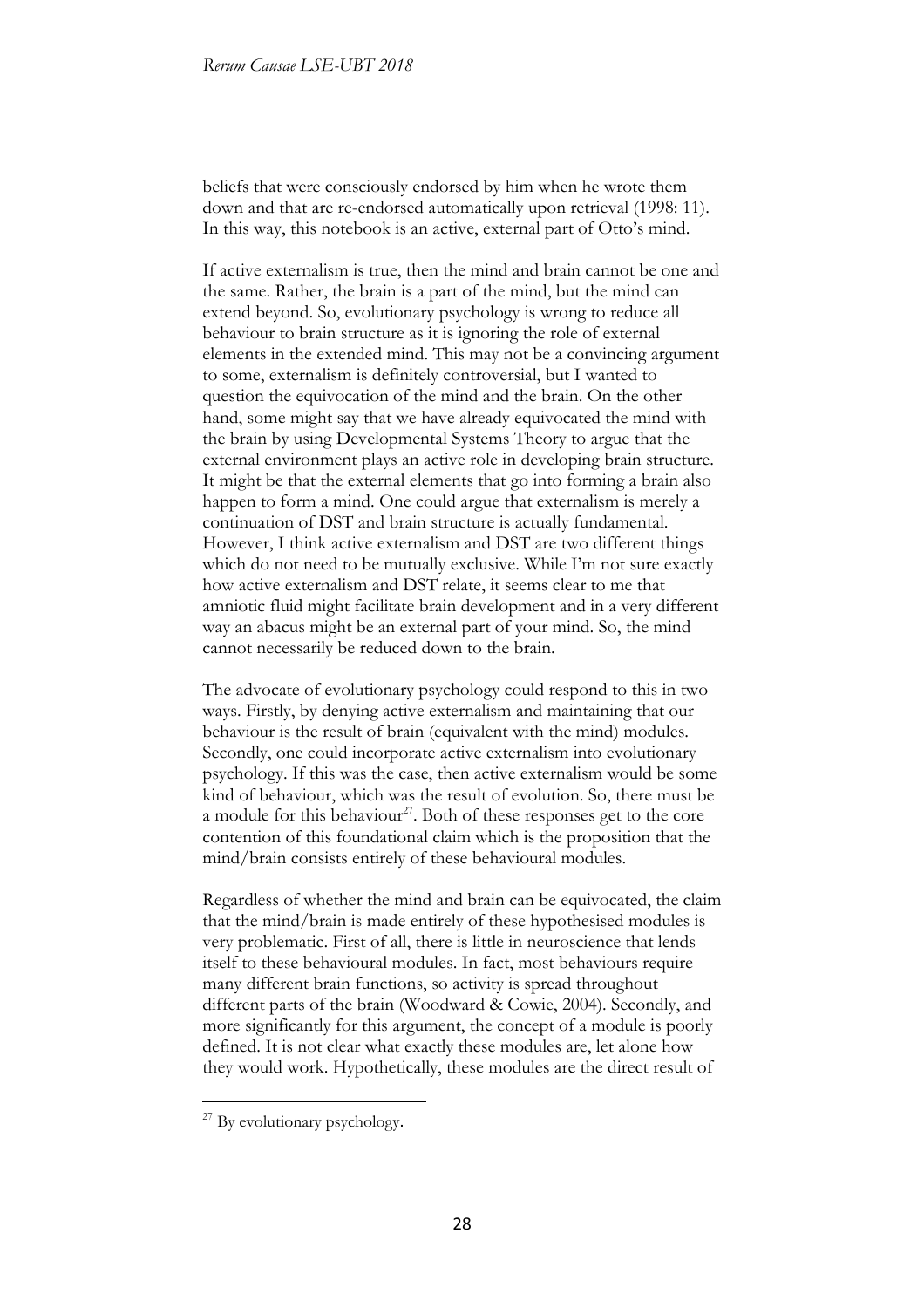evolutionary challenges faced by our ancestors (hopefully I have shown the problems with this chain of reasoning previously in this paper). However, on top of this, the modules also interact with each other and the current environment, which differs vastly from the Pleistocene era they are theoretically adapted to. So, it is not clear how they behave let alone what would constitute evidence of them.

Following from this, it seems most criticisms of evolutionary psychology could be incorporated into the discipline by saying that we have not gotten to the exact nature of these modules yet. By making modules fundamental they explain everything, and even incongruencies can be explained away by them behaving in unexpected ways. But there seems to me to be no good reason for accepting the existence of these modules in the first place. Even as a hypothesis this is a big leap of faith as they can easily become an unfalsifiable concept. We should find it very troubling that the behavioural explanation evolutionary psychology gives rests upon these enigmatic modules.

The Insight of Evolutionary Psychology

Hopefully I have shown that the story evolutionary psychology tells is unsound.

It is compelling to explain current behaviour through evolved adaptions to challenges thousands of years ago. But with it comes the danger of telling a specific story that suits current day narratives and endorsing any prejudice within that narrative by treating it as a natural evolved adaption when the mechanism of this explanation is not sufficient. Evolution by natural selection is more complex, genes alone are not sufficient for explaining brain structure and hypothesised modules are problematic to say the least. The way in which evolutionary psychology can be used to re-box and legitimise prejudice is also very problematic.

Evolutionary psychology seeks to use evolution to explain human behaviour through a hypothesised inner mechanism. But, it turns out this mechanism is very limited and so it is not sufficient to make such behavioural claims. In fact, it is not clear evolutionary psychology could tell us anymore than the obvious<sup>28</sup>: that everything we do we evolved the ability to do. But this does not tell us why we do them, how, in what way and what they mean. An ability to move to music does not explain why on a Saturday night, specific demographics dance at dimly lit venues to particular music, and why this is very different from the dancing and music you'd see if you went to a ballet, and why people

<sup>28</sup> What evolution tells us anyway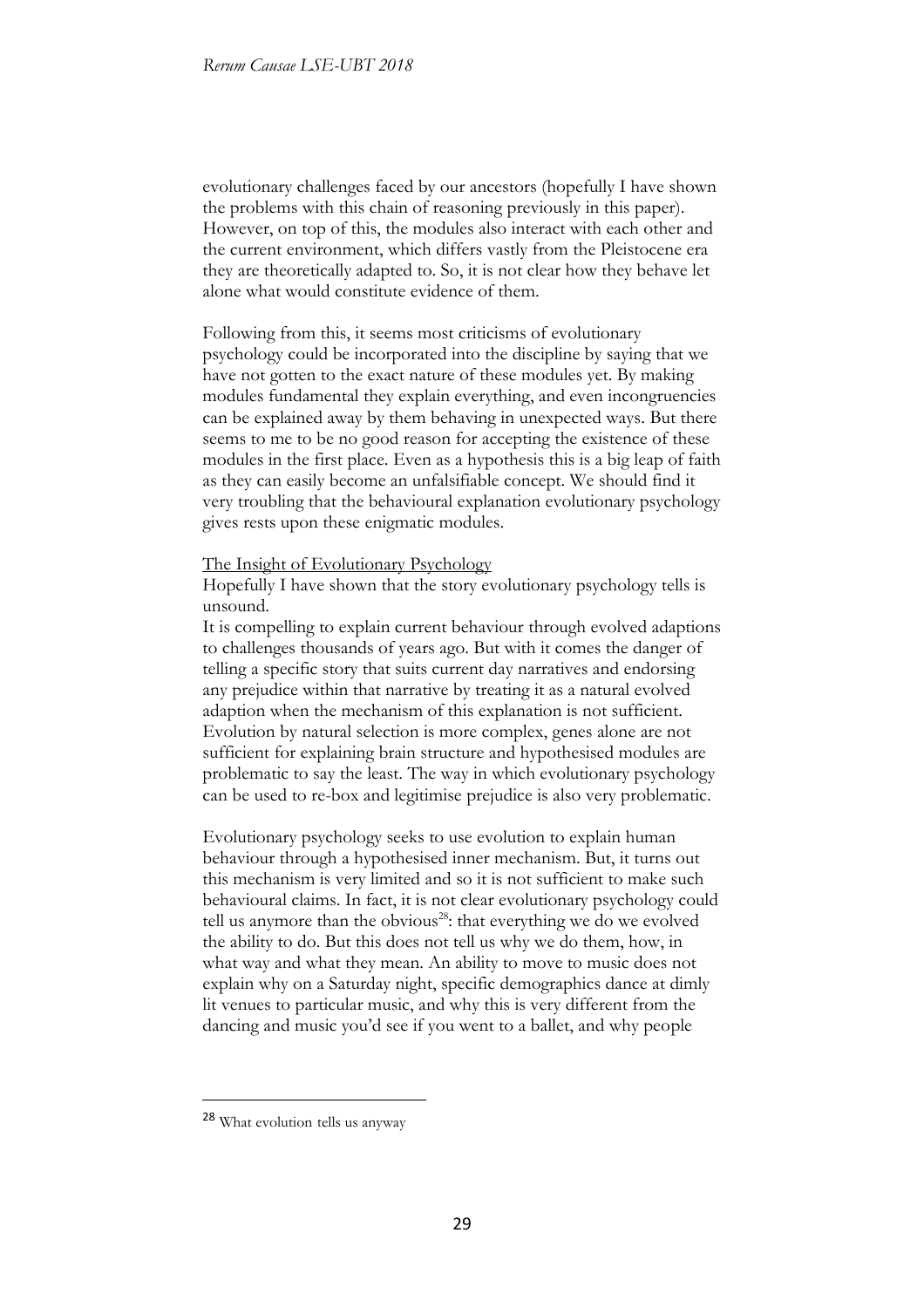prefer one to the other. A social fact like Saucy<sup>29</sup> or Swan Lake would be more informative.

So, evolutionary psychology gives a flawed explanation of human behaviour, which can easily replicate ingrained prejudice. While I agree that evolution and behaviour should be studied, we should not follow this mechanism to do it.

## **Conclusion**

To conclude, evolutionary psychology's explanation of behaviour remains incomplete. The proposed connections between evolution and genes (3), genes and brain structure (2) or brain structure and behaviour (1) are not sufficient for behavioural explanations. Thus, evolutionary psychology is an inadequate research programme, unable to make consistently supported and beneficial insights. Furthermore, there is a danger that evolutionary psychology can be used to endorse whatever social narrative one would like and justify existing prejudice. I hope to have shown the relations between evolution and human behaviour to be far more complex than evolutionary psychology claims. These relations should continue to be explored but not through evolutionary psychology.

### **Bibliography**

- 1. Alexander, J. M., Prof. (2017). Topic 18: Evolutionary Psychology [Abstract]. *Department of Philosophy, Logic and Scientific Method, PH203*(18), 1-12. Retrieved April 5, 2017, from https://moodle.lse.ac.uk/pluginfile.php/670220/mod\_resource /content/2/lecture-18-handout.pdf
- 2. Buller, D. (2005) *Adapting Minds: Evolutionary Psychology and the Persistent Quest for Human Nature*, Cambridge, MA: MIT Press
- 3. 'The Extended Mind', Andy Clark and David Chalmers, *Analysis*, Vol. 58, No. 1 (Jan., 1998), pp. 7-19, Oxford University Press, Accessed: http://www.jstor.org/stable/3328150 (10/12/17)
- 4. Daly, M. and Wilson, M. (1999). *The Truth about Cinderella: A Darwinian View of Parental Love*. Yale University Press.
- 5. Dupré, J. (2003). The Foundations of Evolutionary Psychology. *Human Nature and the Limits of Science,* Chapter 1, pages 1-30. Oxford University Press: Oxford Scholarship Online.
- 6. Godfrey-Smith, P. (2000). On the Theoretical Role of Genetic

<sup>&</sup>lt;sup>29</sup> LSE's weekly nightclub